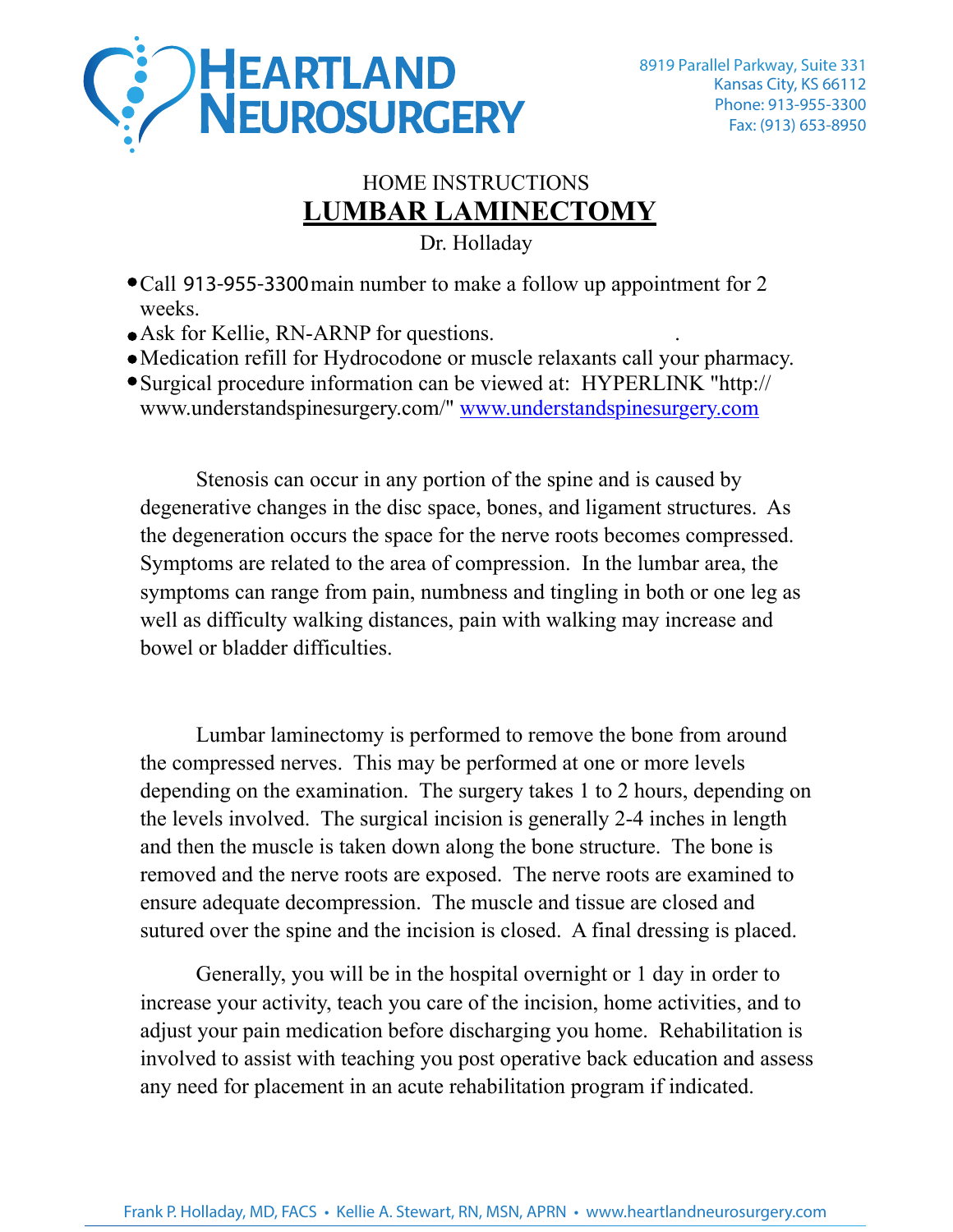Please bring comfortable clothing to wear, pajamas of your choice, and shoes for walking on the unit. You may dress the next day as tolerated. You will be able to shower the next day. The dressing will be changed in the hospital. You may shower in 48 hours. Avoid direct water pressure on the incision area. No tub baths, hot tubs or swimming for at least 2 weeks, the incision needs to be well healed with no drainage. The dressing can be left off. Cover if the staples are irritated by your clothing. Staples will be removed in 14 days. If you notice the incision becomes red or swollen, abnormal drainage, or fever greater than 101.5°, you need to call the office to be seen.

Activity is as you tolerate. Light activity around the house for the first few days; then set about a walking program daily. Start slow and increase the distance on a weekly basis. Be consistent with activity throughout the week. Walking daily is the best way to re-educate and strengthen your back. You should be back at your normal activity level in 8-12 weeks. Participating in sports or in rehabilitation (Physical Therapy) will be discussed during your recovery visits.

Avoid activity that puts you into a prolonged stooped position such as mopping etc. Lifting, pushing, pulling is restricted to 10 lbs for the first 2 weeks. The muscles will be sore for the first 2-3 weeks. Use ice pack to the incision 45 minutes every 4 hours for 72 hours then as need. You may use heat, Ben Gay or Icy Hot type products as well, but only after the incision has healed. You can expect to have some discomfort in the back and legs as you increase activity.

 Driving can generally be resumed in 1 week or when you feel comfortable that you would be able to stop the car emergently without the pain in your back limiting your response, and you are not on excessive